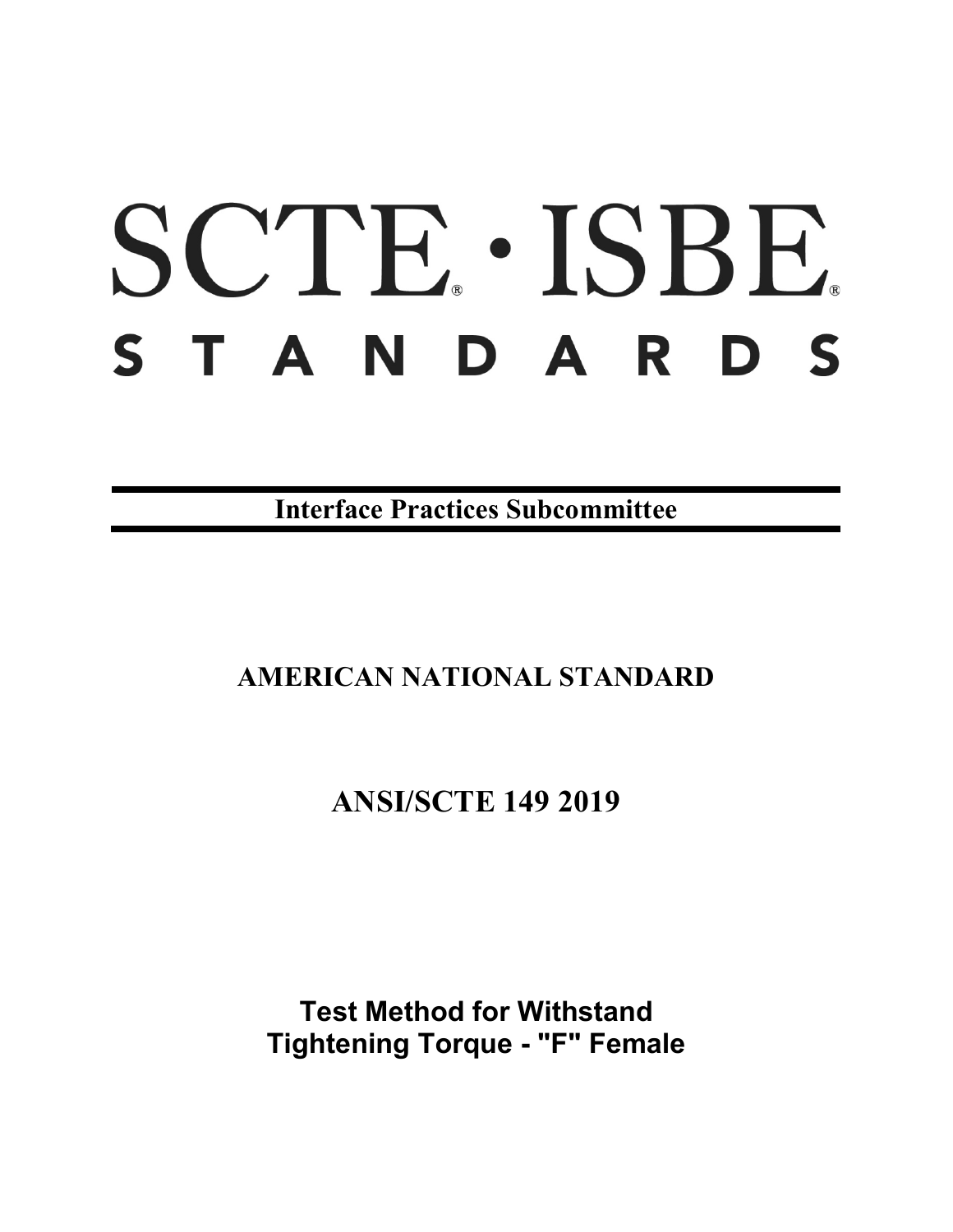## **NOTICE**

<span id="page-1-0"></span>The Society of Cable Telecommunications Engineers (SCTE) / International Society of Broadband Experts (ISBE) Standards and Operational Practices (hereafter called "documents") are intended to serve the public interest by providing specifications, test methods and procedures that promote uniformity of product, interchangeability, best practices and ultimately the long-term reliability of broadband communications facilities. These documents shall not in any way preclude any member or non-member of SCTE•ISBE from manufacturing or selling products not conforming to such documents, nor shall the existence of such standards preclude their voluntary use by those other than SCTE•ISBE members.

SCTE•ISBE assumes no obligations or liability whatsoever to any party who may adopt the documents. Such adopting party assumes all risks associated with adoption of these documents, and accepts full responsibility for any damage and/or claims arising from the adoption of such documents.

Attention is called to the possibility that implementation of this document may require the use of subject matter covered by patent rights. By publication of this document, no position is taken with respect to the existence or validity of any patent rights in connection therewith. SCTE•ISBE shall not be responsible for identifying patents for which a license may be required or for conducting inquiries into the legal validity or scope of those patents that are brought to its attention.

Patent holders who believe that they hold patents which are essential to the implementation of this document have been requested to provide information about those patents and any related licensing terms and conditions. Any such declarations made before or after publication of this document are available on the SCTE•ISBE web site at [http://www.scte.org.](http://www.scte.org/)

All Rights Reserved

© Society of Cable Telecommunications Engineers, Inc. 2019 140 Philips Road Exton, PA 19341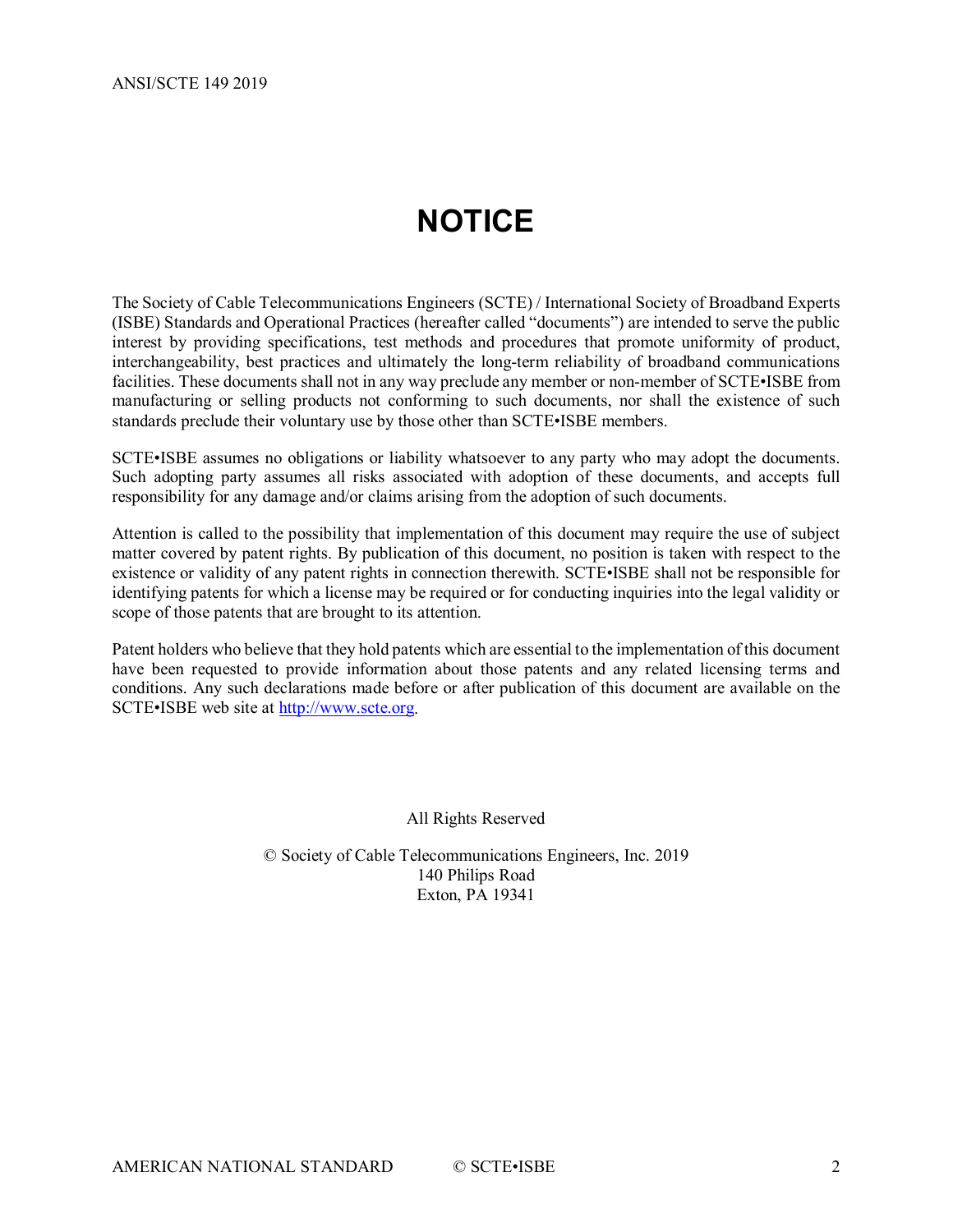<span id="page-2-0"></span>**Title** 

## **Table of Contents**

#### Page Number

| 3 <sub>1</sub> |  |
|----------------|--|
| 4.             |  |
| 5 <sub>1</sub> |  |
| 6.             |  |
| 7 <sub>1</sub> |  |
| 8.             |  |
| 9.             |  |

## **List of Figures**

| <b>Title</b> | <b>Page Number</b> |
|--------------|--------------------|
|              |                    |

## **List of Tables**

| <b>Title</b>                       | Page Number |
|------------------------------------|-------------|
|                                    |             |
| NO TABLE OF FIGURES ENTRIES FOUND. |             |

#### AMERICAN NATIONAL STANDARD © SCTE•ISBE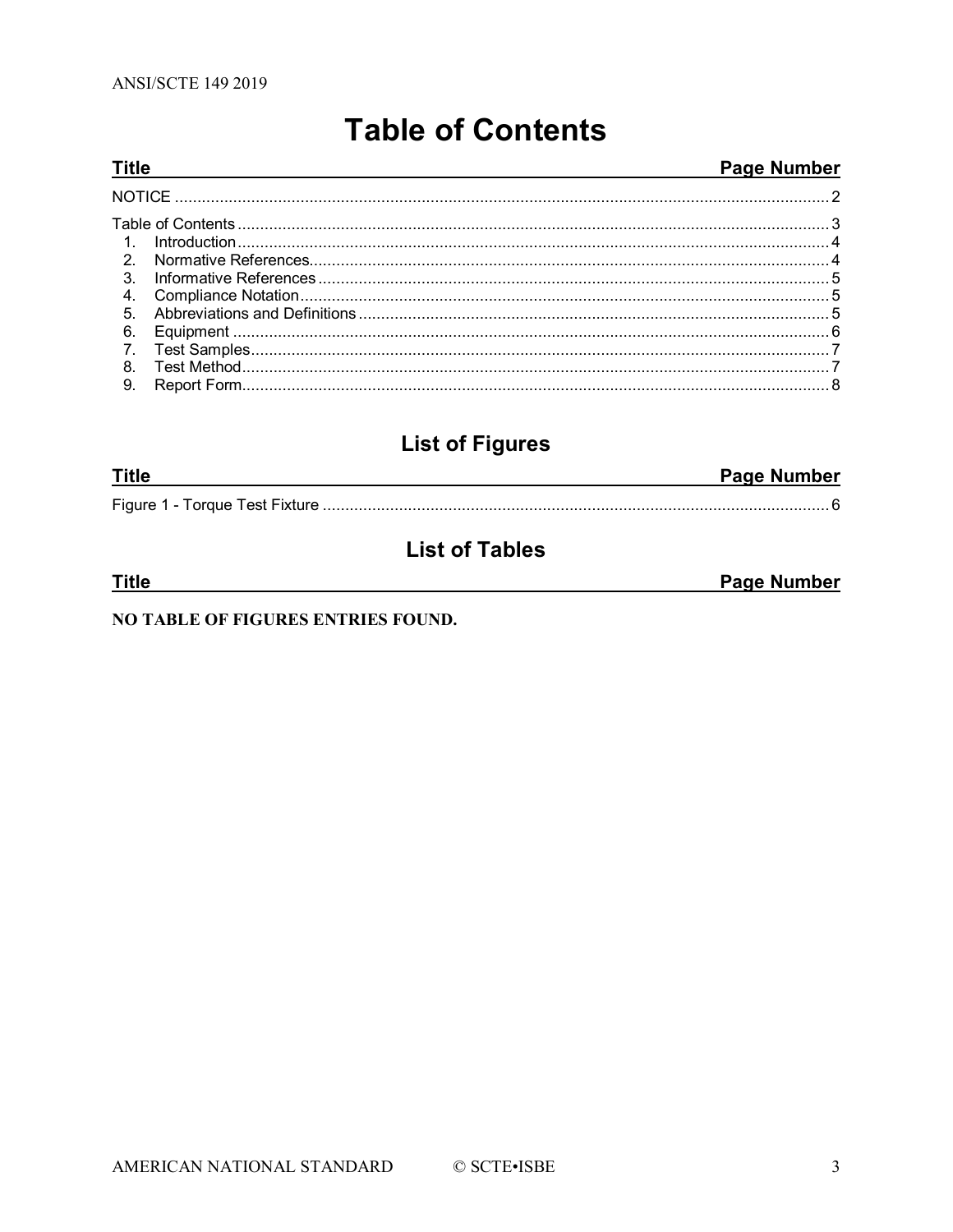### <span id="page-3-0"></span>**1. Introduction**

#### **1.1. Executive Summary**

This test procedure applies as a method for determining whether a female F port withstands a specified tightening torque when mated to a known male F connector fixture.

#### **1.2. Scope**

To measure the "F" Female interface torque and/or to determine the amount of torque that will cause one or more of the following conditions to occur.

- Stripping of the external threads.
- Damage to the female interface.

#### **1.3. Benefits**

This test procedure provides a common method that can be used by both manufacturers and end users to test whether device female F ports meet withstand tightening torque specifications. Without such a common test procedure, the testing used to measure withstand tightening torque can vary and lead to added uncertainty as to whether an F female port withstand tightening torque specifications are being met.

#### **1.4. Intended Audience**

The intended audience for this test procedure are manufacturers, evaluation laboratories, and end user technician and engineers with the proper equipment to perform this testing.

#### **1.5. Areas for Further Investigation or to be Added in Future Versions**

<span id="page-3-1"></span>At this time, there are no areas for further investigation for this test procedure.

#### **2. Normative References**

The following documents contain provisions, which, through reference in this text, constitute provisions of this document. At the time of Subcommittee approval, the editions indicated were valid. All documents are subject to revision; and while parties to any agreement based on this document are encouraged to investigate the possibility of applying the most recent editions of the documents listed below, they are reminded that newer editions of those documents might not be compatible with the referenced version.

#### **2.1. SCTE References**

• No normative references are applicable.

#### **2.2. Standards from Other Organizations**

• No normative references are applicable.

#### **2.3. Published Materials**

• No normative references are applicable.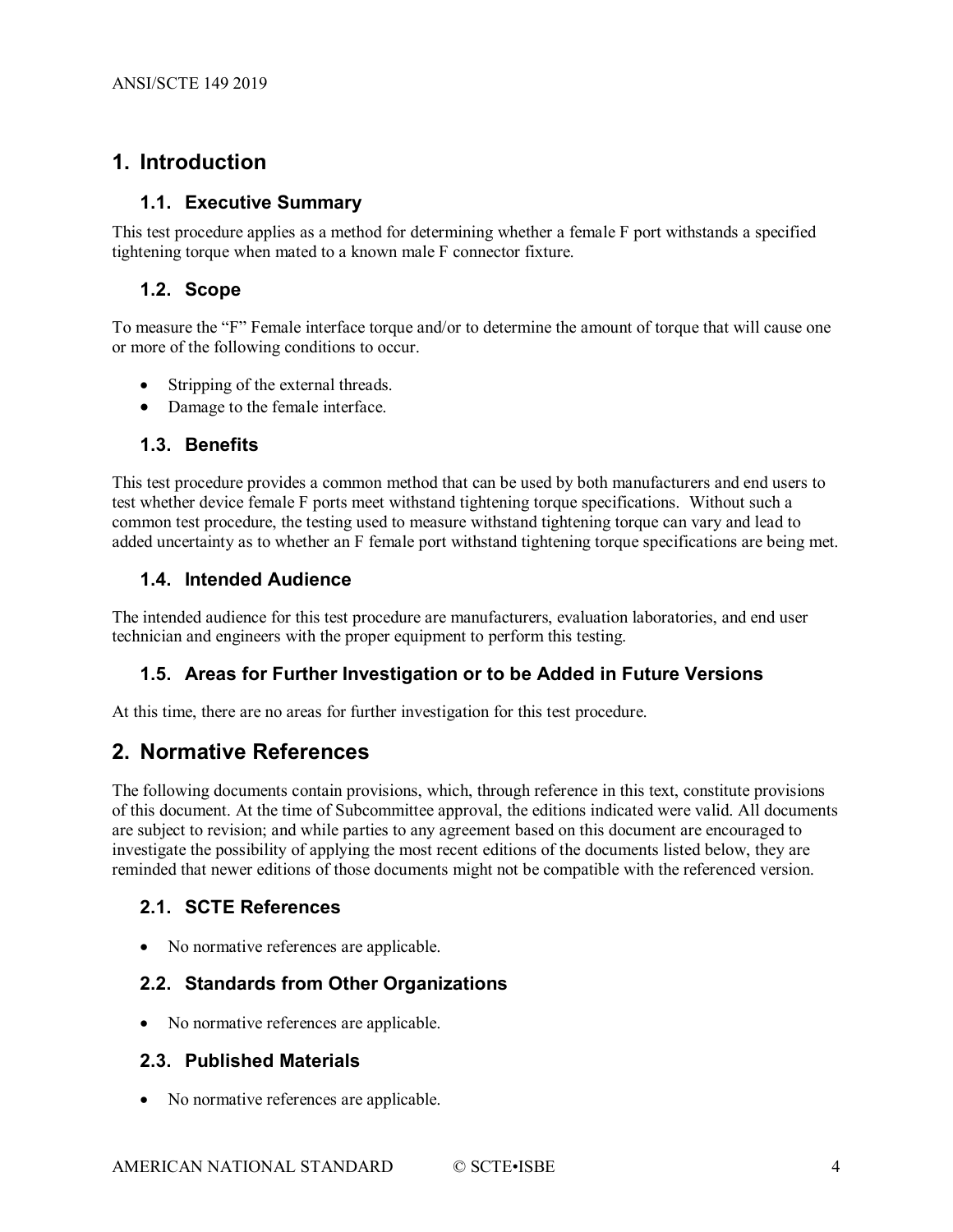#### <span id="page-4-0"></span>**3. Informative References**

The following documents might provide valuable information to the reader but are not required when complying with this document.

#### **3.1. SCTE References**

- ANSI/SCTE 01 2015 Specification for "F" Port, Female, Outdoor
- ANSI/SCTE 02 2015 Specification for "F" Port, Female, Indoor

#### **3.2. Standards from Other Organizations**

• ANSI/ASME B18.2.2

#### **3.3. Published Materials**

• No informative references are applicable.

#### <span id="page-4-1"></span>**4. Compliance Notation**

| shall      | This word or the adjective "required" means that the item is an              |  |  |
|------------|------------------------------------------------------------------------------|--|--|
|            | absolute requirement of this document.                                       |  |  |
|            | This phrase means that the item is an absolute prohibition of this           |  |  |
| shall not  | document.                                                                    |  |  |
| forbidden  | This word means the value specified shall never be used.                     |  |  |
|            | This word or the adjective "recommended" means that there may exist          |  |  |
|            | valid reasons in particular circumstances to ignore this item, but the       |  |  |
| should     | full implications should be understood and the case carefully weighted       |  |  |
|            | before choosing a different course.                                          |  |  |
|            | This phrase means that there may exist valid reasons in particular           |  |  |
| should not | circumstances when the listed behavior is acceptable or even useful,         |  |  |
|            | but the full implications should be understood and the case carefully        |  |  |
|            | weighed before implementing any behavior described with this label.          |  |  |
|            | This word or the adjective " <i>optional</i> " means that this item is truly |  |  |
|            | optional. One vendor may choose to include the item because a                |  |  |
| may        | particular marketplace requires it or because it enhances the product,       |  |  |
|            | for example; another vendor may omit the same item.                          |  |  |
|            | Use is permissible for legacy purposes only. Deprecated features may         |  |  |
| deprecated | be removed from future versions of this document. Implementations            |  |  |
|            | should avoid use of deprecated features.                                     |  |  |

#### <span id="page-4-2"></span>**5. Abbreviations and Definitions**

#### **5.1. Abbreviations**

| <b>ANSI</b> | American National Standards Institute      |
|-------------|--------------------------------------------|
| <b>ASME</b> | American Society of Mechanical Engineers   |
| 1n          | inch                                       |
| <b>ISBE</b> | International Society of Broadband Experts |
| lbs         | pounds                                     |
| mm          | millimeter                                 |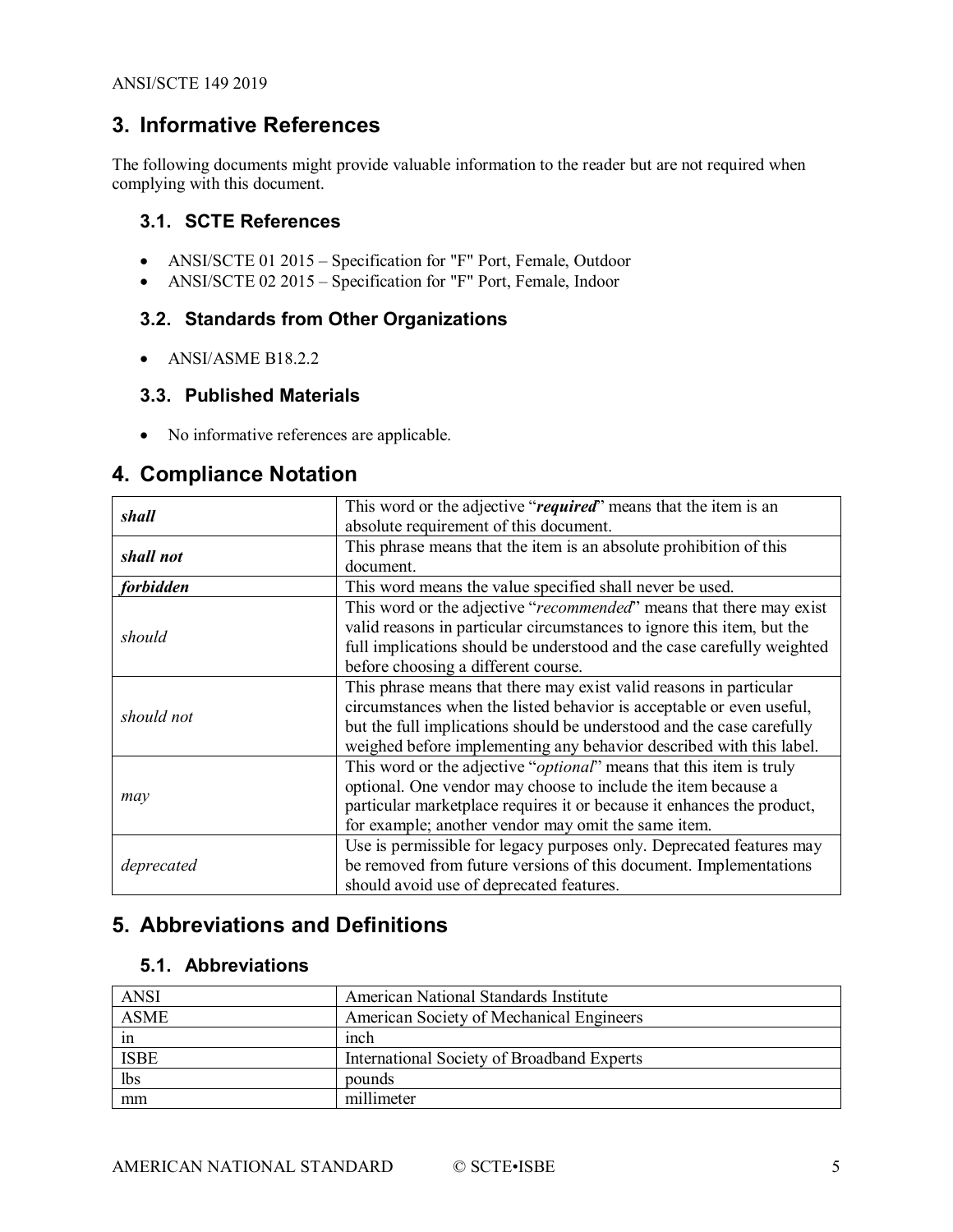| Rc          | Rockwell Hardness measured on the C scale     |
|-------------|-----------------------------------------------|
| I SCTE      | Society of Cable Telecommunications Engineers |
| <b>UNEF</b> | Unified National Extra Fine                   |

#### **5.2. Definitions**

| $ -$ | ັ |
|------|---|
|      |   |

#### <span id="page-5-0"></span>**6. Equipment**

- 6.1. Torque test fixture as shown in Figure 1. The intent of the diagram is to provide a uniform dimensional "F" Male port.
- 6.2. If applicable, bench vise of adequate size and strength to hold the test fixture/adapters stationary.
- 6.3. Brass wire brush of sufficient size and strength to clean the threads of the torque test fixture without damage.
- 6.4. Torque Measuring Equipment: Dial Type Open End Torque wrench in dial increments of 5 inch-pounds per division with peak load indicating capability in the range of interest. (CDI No. 3002LDIN or equivalent). Or other common torque measuring devices, capable of resolution and accuracy in increments of 5 inch–pounds per division and with peak load capability in the range of interest.
- 6.5. Torque Wrench Adapter: Crow's foot attachment of correct size (ANSI/ASME B18.2.2) for the nut of the connector under test.

NOTE: Crow's foot attachment should be installed at a right angle to the centerline of the torque wrench so as to not increase the effective length of the torque wrench.



<span id="page-5-1"></span>**Figure 1 - Torque Test Fixture**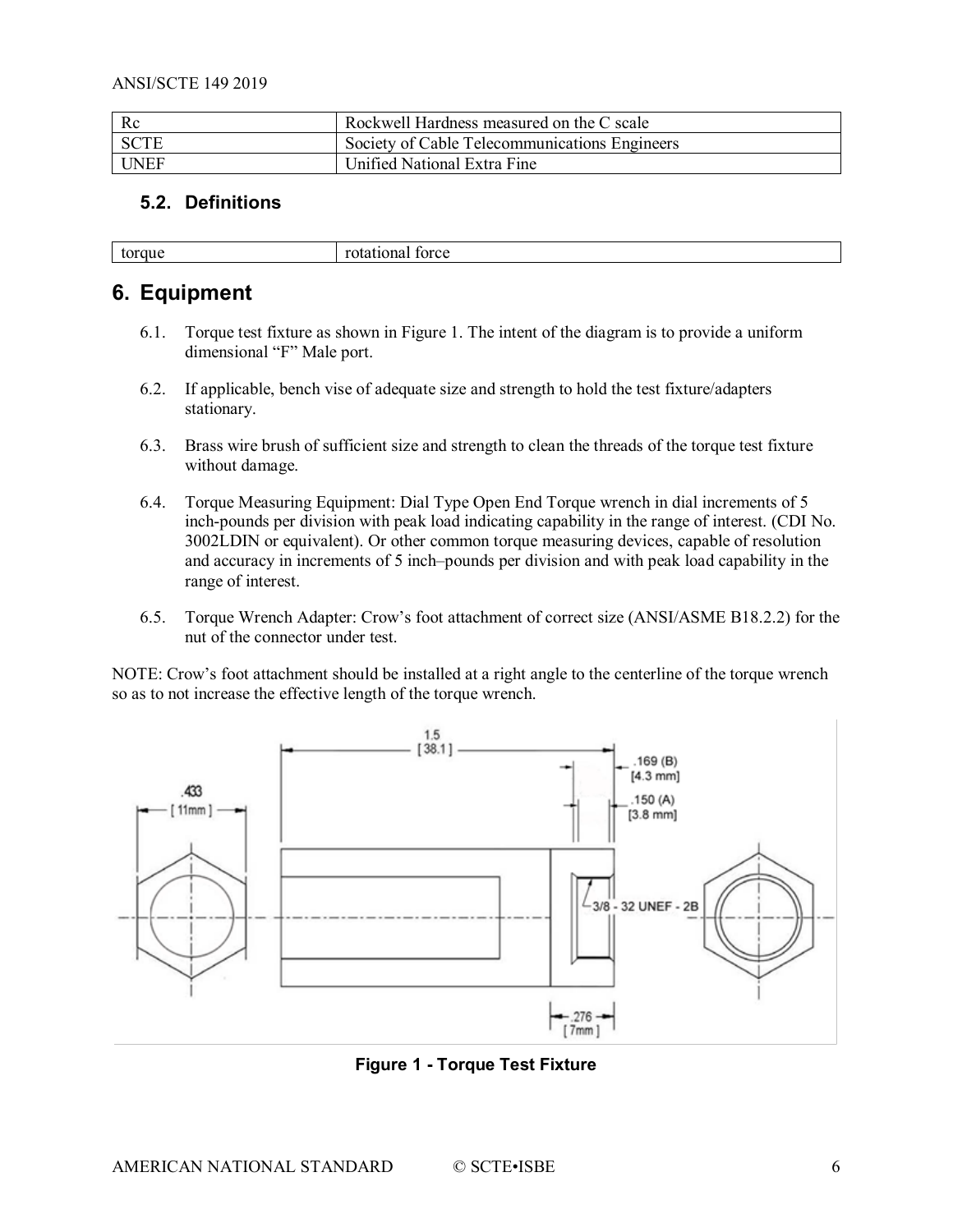#### ANSI/SCTE 149 2019

#### NOTES:

- 1. Material: Drill Rod (01 tool steel) or equivalent.
- 2. Heat Treat to Rc 50-40.
- 3. Dimension A is  $0.150 \pm 0.025$  in. threaded length. Minimum 4 full threads.
- 4. Dimension B is 0.169 in. 0.240 in. face depth to leading edge
- 5. For bench vise, other options are used depending on method of holding fixture stationary.

#### <span id="page-6-0"></span>**7. Test Samples**

- 7.1. A minimum of 10 samples per test is required.
- 7.2. Lubrication is not to be used.

#### <span id="page-6-1"></span>**8. Test Method**

- 8.1. Samples are to be prepared at room temperature.
- 8.2. Secure the torque test fixture in the bench vise or secure to the torque-measuring device.
- 8.3. Clean the thread of the torque test fixture using the brass wire brush before testing each sample.
- 8.4. Finger tighten the F female port sample into the torque fixture.
- 8.5. Apply the torque measuring equipment to the sample under test. Ensure it is properly engaged.
- 8.6. Rotate the sample in a clockwise direction at approximately 1 revolution in 10 seconds using a smooth continuous motion.
- 8.7. Conclude the test when the torque value as specified is obtained, or if any of the conditions below occur prior to achieving the specification.

Stripping of the external threads.

Breakage of the female interface.

Slippage from the bulkhead

8.8. Remove the unit under test from the test fixture and record the torque force obtained and if applicable, failure mode.